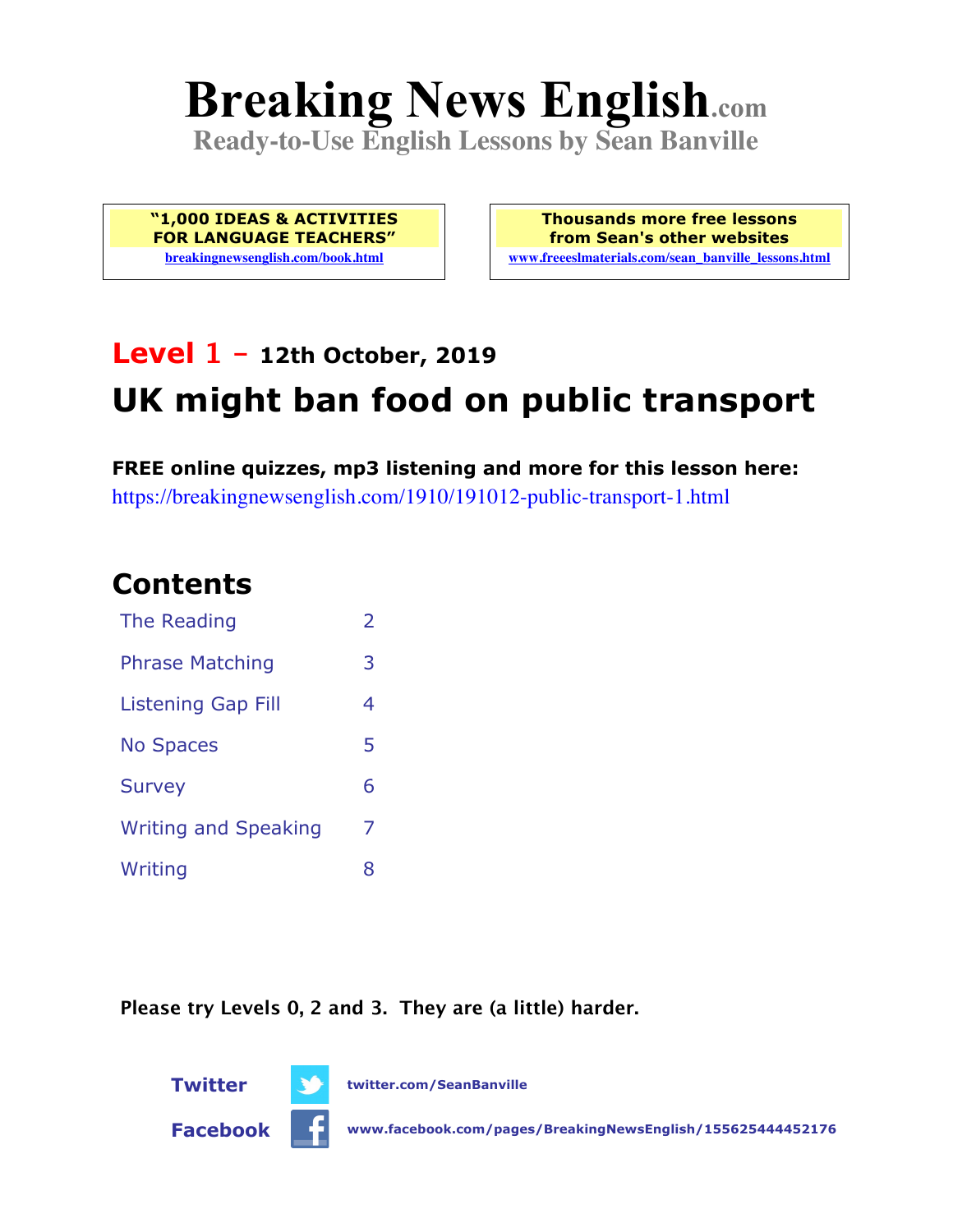#### **THE READING**

From https://breakingnewsenglish.com/1910/191012-public-transport-1.html

The UK is thinking about banning food and drink on public transport. This is not popular with people. They say governments should not control what people can eat and drink on trains and buses. Many people said it is an example of the UK wanting to control everyone's life. The UK's Chief Medical Officer said the plan was necessary to halve obesity in children by 2030. It is also to help people live healthier lives.

The medical officer said there are two times more overweight schoolchildren today than in 1990. She said: "Today's children are drowning in a flood of unhealthy food and drink options." This is made worse because children do not exercise enough. She also wants a ban on fast food at soccer games. Many travelers are angry about the plan. A busy nurse said it would make her life worse. She said: "I need a sandwich on the train on my way home from work."

Sources: https://www.**thesun.co.uk**/news/10103210/match-pies-eating-on-buses-ban/ https://**metro.co.uk**/2019/10/10/eating-on-public-transport-should-be-banned-says-chief-medicalofficer-10892079/ https://www.**independent.co.uk**/news/uk/home-news/food-drink-public-transport-child-obesitycalorie-soft-tax-vat-train-bus-a9149431.html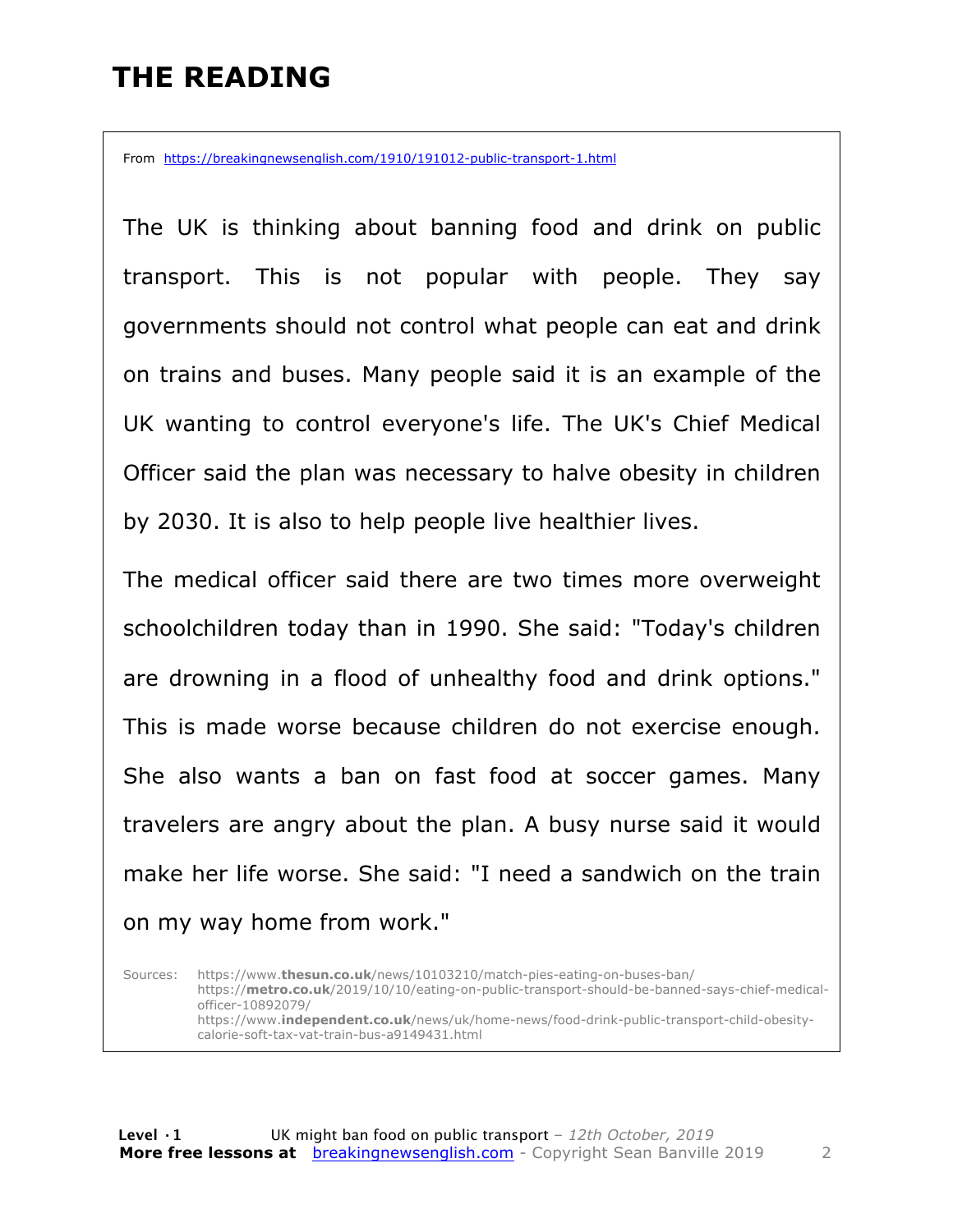## **PHRASE MATCHING**

From https://breakingnewsenglish.com/1910/191012-public-transport-1.html

#### **PARAGRAPH ONE:**

| 1. thinking about banning food |    | a. example             |
|--------------------------------|----|------------------------|
| 2. This is not popular with    |    | b. in children by 2030 |
| 3. eat and drink on            | C. | people                 |
| 4. Many people said it is an   |    | d. healthier lives     |
| 5. control everyone's          |    | e. trains and buses    |
| 6. the plan was                | f. | life                   |
| 7. halve obesity               |    | g. and drink           |
| 8. help people live            | h. | necessary              |

#### **PARAGRAPH TWO:**

|    | 1. overweight                       | а.            | soccer games         |
|----|-------------------------------------|---------------|----------------------|
|    | 2. children are drowning in a flood |               | b. on the train      |
|    | 3. children do not exercise         | $C_{\bullet}$ | the plan             |
|    | 4. a ban on fast food at            |               | d. of unhealthy food |
|    | 5. travelers are angry about        | $e_{1}$       | home from work       |
|    | 6. it would make her                | f.            | enough               |
|    | 7. I need a sandwich                | q.            | schoolchildren       |
| 8. | on my way                           | h.            | life worse           |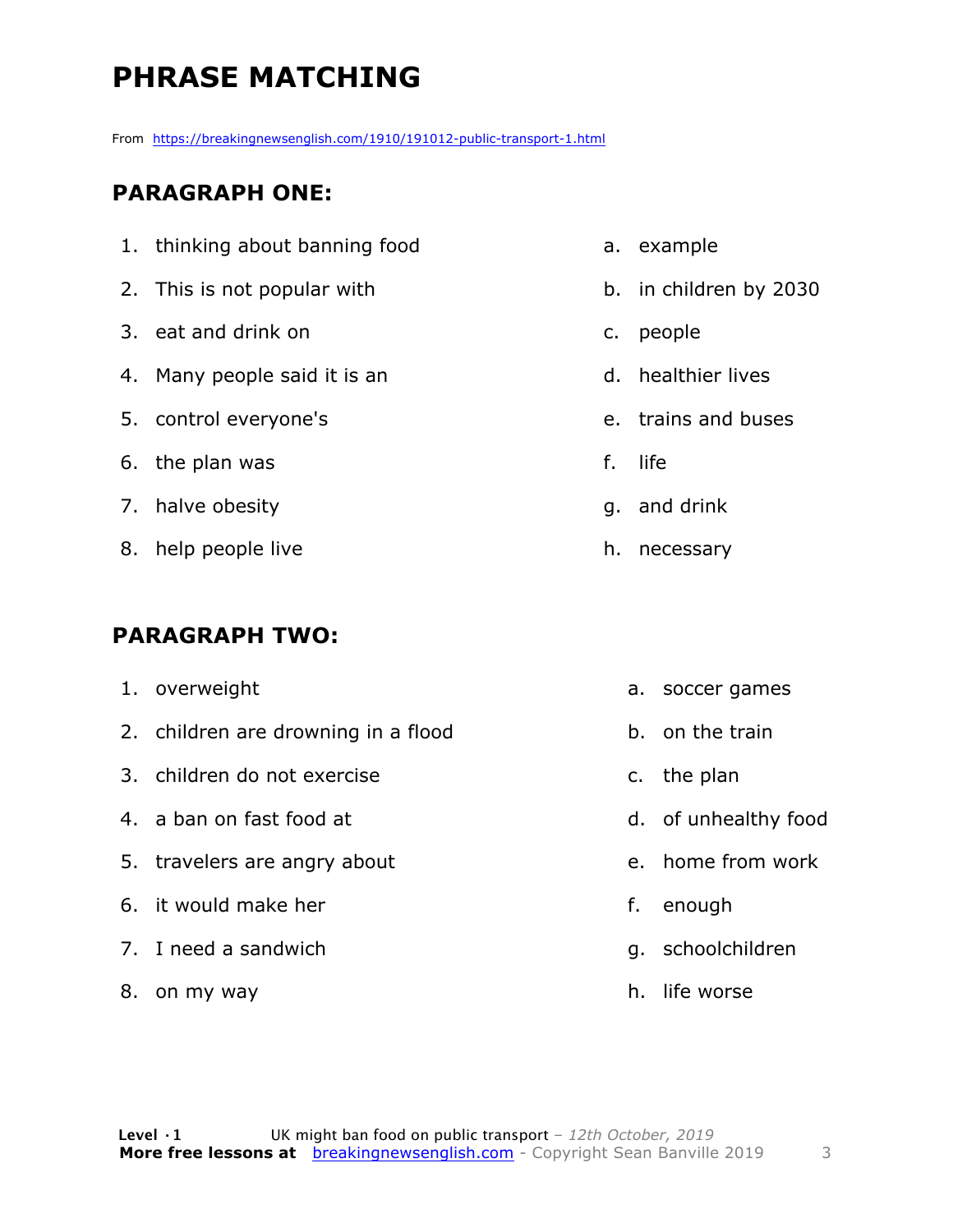#### **LISTEN AND FILL IN THE GAPS**

From https://breakingnewsenglish.com/1910/191012-public-transport-1.html

The UK  $_{(1)}$  and the UK  $_{(1)}$  banning food and drink on public transport. This (2) \_\_\_\_\_\_\_\_\_\_\_\_\_\_\_\_\_\_\_\_\_\_\_ with people. They say governments should (3) \_\_\_\_\_\_\_\_\_\_\_\_\_\_\_\_\_\_\_\_\_\_\_\_\_\_ people can eat and drink on trains and buses. Many people said it (4) \_\_\_\_\_\_\_\_\_\_\_\_\_\_\_\_\_\_\_ of the UK wanting to control everyone's life. The UK's Chief Medical Officer said (5) \_\_\_\_\_\_\_\_\_\_\_\_\_\_\_\_\_\_\_ necessary to halve obesity in children by 2030. It is also to help people  $(6)$  \_\_\_\_\_\_\_\_\_\_\_\_\_\_\_\_\_\_\_\_\_.

The medical officer said there  $(7)$  \_\_\_\_\_\_\_\_\_\_\_\_\_\_\_\_\_\_\_\_\_\_\_\_ more overweight schoolchildren (8) \_\_\_\_\_\_\_\_\_\_\_\_\_\_\_\_\_\_\_\_\_\_\_\_\_\_\_\_\_\_ 1990. She said: "Today's children are drowning (9) \_\_\_\_\_\_\_\_\_\_\_\_\_\_\_\_\_\_\_\_\_\_\_\_\_\_\_\_ of unhealthy food and drink options." This is made worse because children do  $(10)$  \_\_\_\_\_\_\_\_\_\_\_\_\_\_\_\_\_\_\_\_\_\_\_\_\_\_\_. She also wants a ban on fast food at soccer games. Many travelers are angry about the plan. A busy nurse said it would make (11) \_\_\_\_\_\_\_\_\_\_\_\_\_\_\_\_\_\_\_. She said: "I need a sandwich on the train on  $(12)$  from work."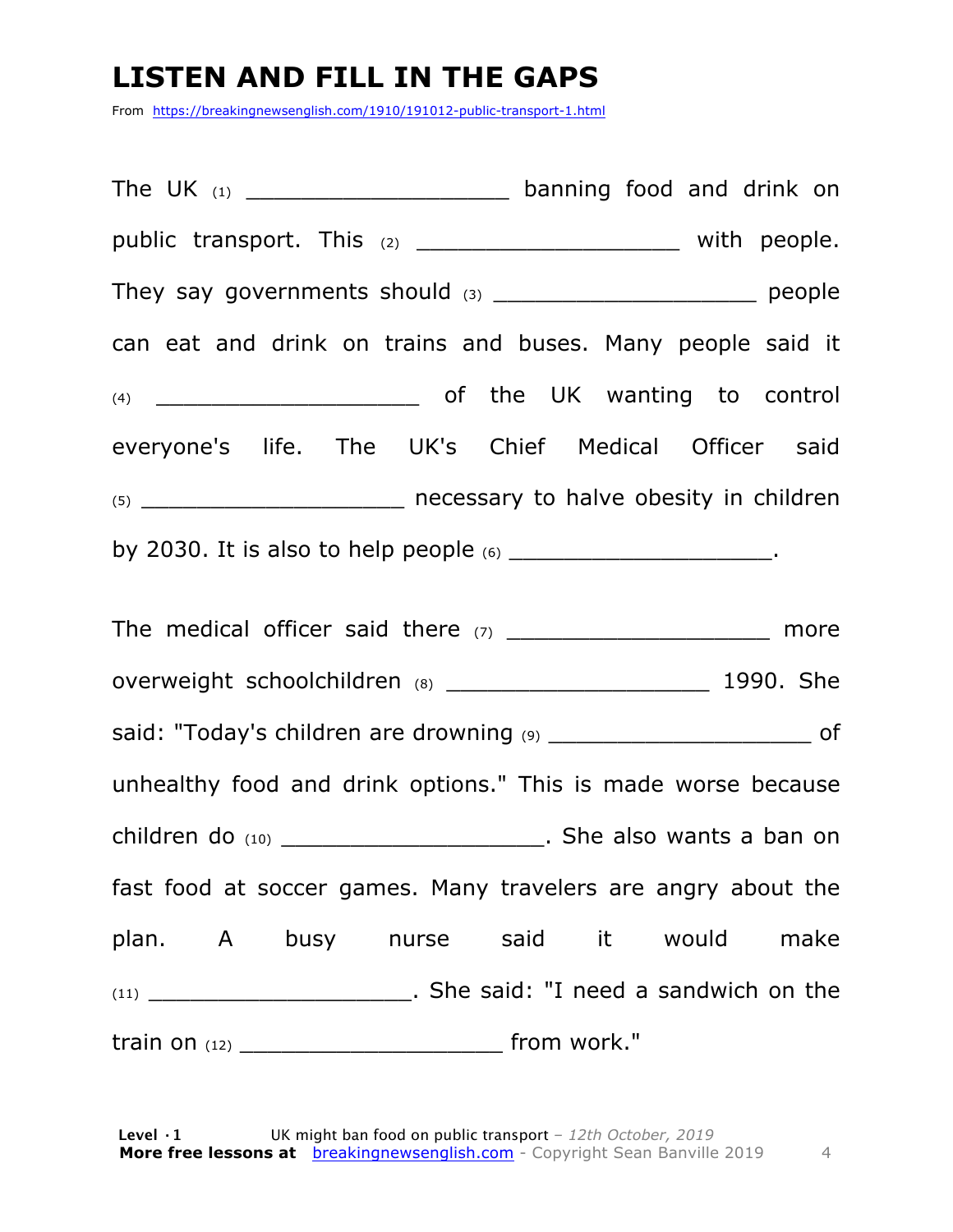## **PUT A SLASH ( / )WHERE THE SPACES ARE**

From https://breakingnewsenglish.com/1910/191012-public-transport-1.html

TheUKisthinkingaboutbanningfoodanddrinkonpublictransport.Thisi snotpopularwithpeople.Theysaygovernmentsshouldnotcontrolwhat peoplecaneatanddrinkontrainsandbuses.Manypeoplesaiditisanexa mpleoftheUKwantingtocontroleveryone'slife.TheUK'sChiefMedicalO fficersaidtheplanwasnecessarytohalveobesityinchildrenby2030.Itis alsotohelppeoplelivehealthierlives.Themedicalofficersaidtherearet wotimesmoreoverweightschoolchildrentodaythanin1990.Shesaid:" Today'schildrenaredrowninginafloodofunhealthyfoodanddrinkoptio ns."Thisismadeworsebecausechildrendonotexerciseenough.Sheals owantsabanonfastfoodatsoccergames.Manytravelersareangryabou ttheplan.Abusynursesaiditwouldmakeherlifeworse.Shesaid:"Ineed asandwichonthetrainonmywayhomefromwork."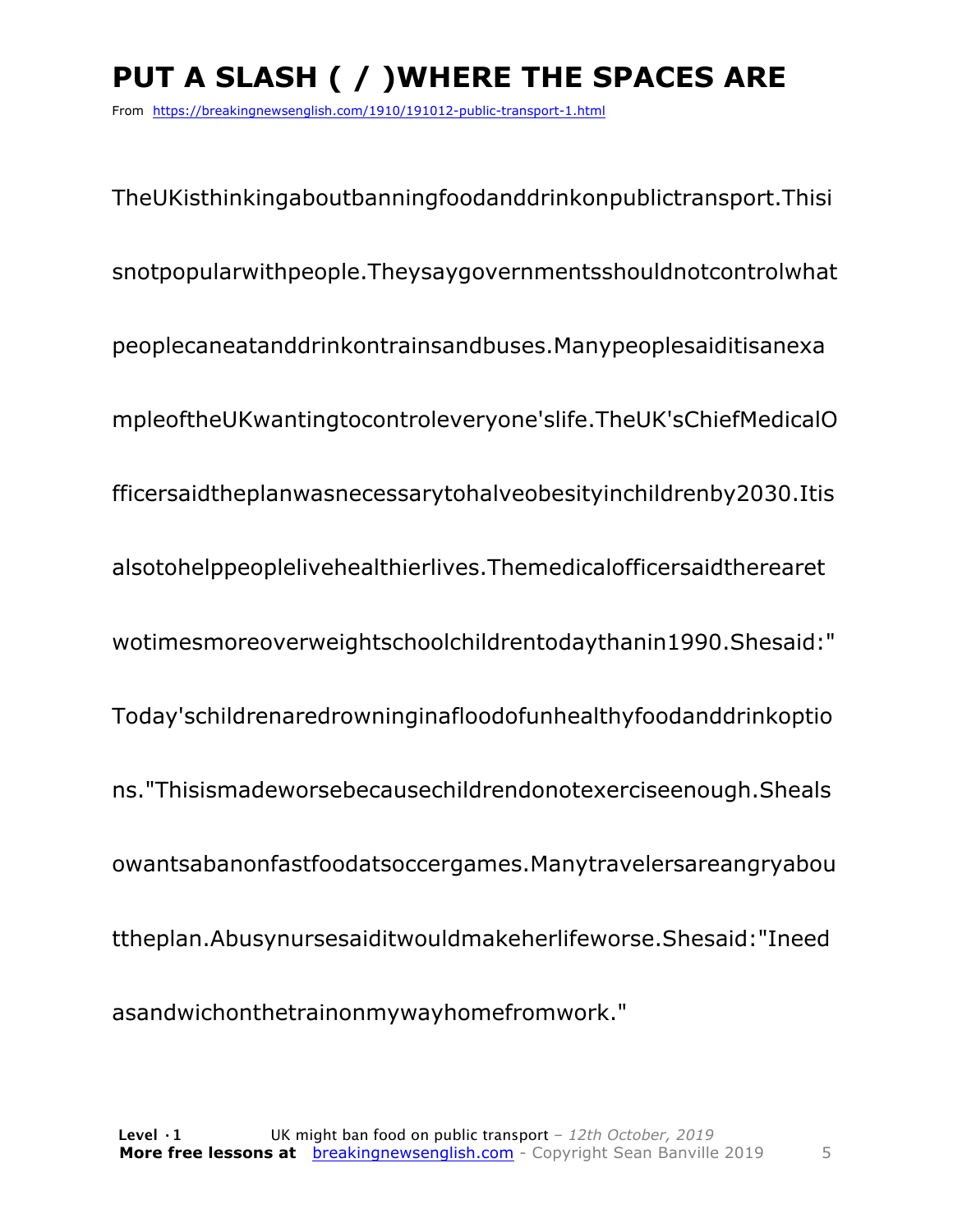#### **PUBLIC TRANSPORT SURVEY**

From https://breakingnewsenglish.com/1910/191012-public-transport-4.html

Write five GOOD questions about public transport in the table. Do this in pairs. Each student must write the questions on his / her own paper.

When you have finished, interview other students. Write down their answers.

|      | STUDENT 1 | STUDENT 2 | STUDENT 3 |
|------|-----------|-----------|-----------|
| Q.1. |           |           |           |
| Q.2. |           |           |           |
| Q.3. |           |           |           |
| Q.4. |           |           |           |
| Q.5. |           |           |           |

- Now return to your original partner and share and talk about what you found out. Change partners often.
- Make mini-presentations to other groups on your findings.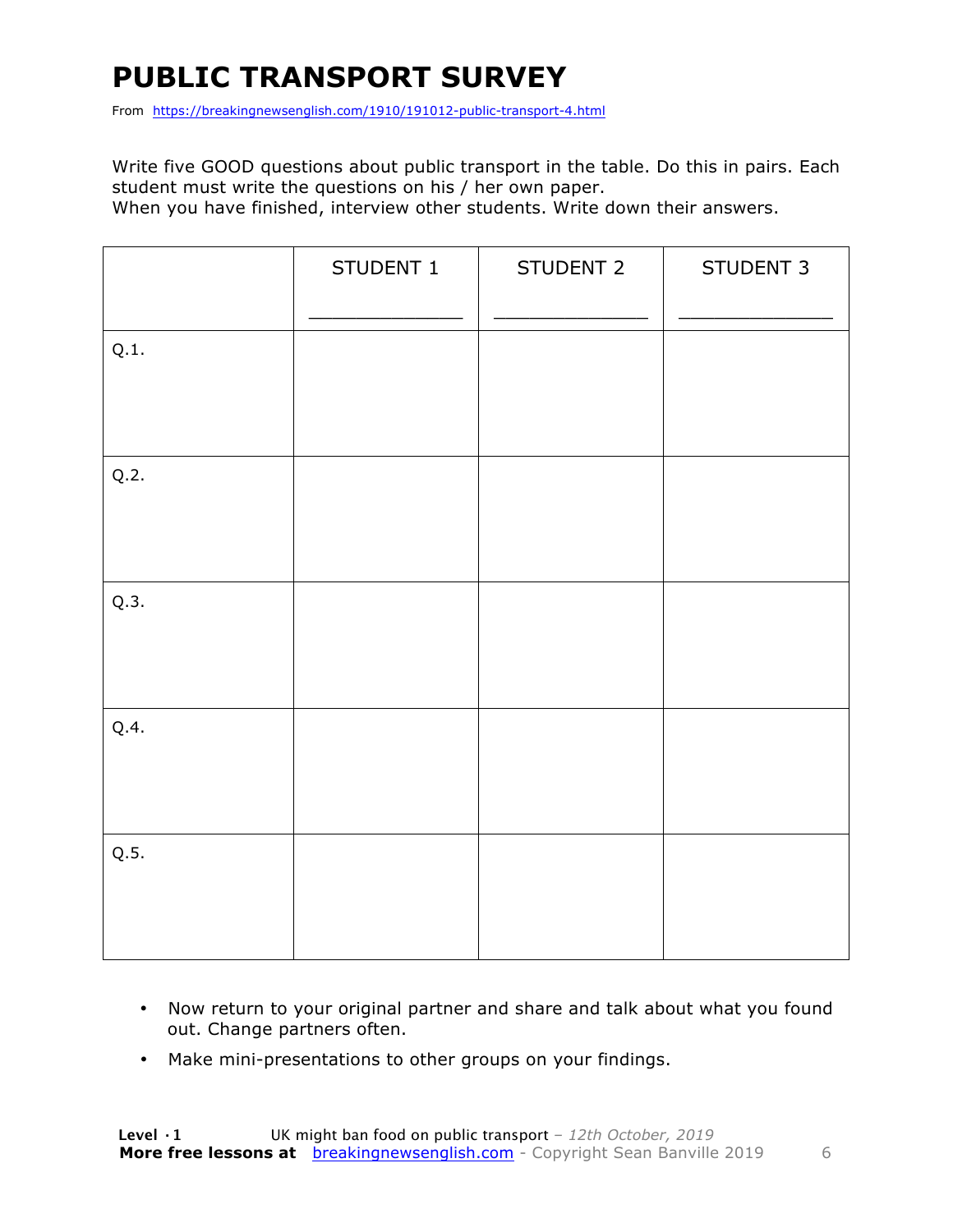#### **WRITE QUESTIONS & ASK YOUR PARTNER(S)**

Student A: Do not show these to your speaking partner(s).

*UK might ban food on public transport – 12th October, 2019* More free lessons at breakingnewsenglish.com

#### **WRITE QUESTIONS & ASK YOUR PARTNER(S)**

-----------------------------------------------------------------------------

Student B: Do not show these to your speaking partner(s).

| a) |  |  |
|----|--|--|
| b) |  |  |
| c) |  |  |
| d) |  |  |
| e) |  |  |
| f) |  |  |
|    |  |  |